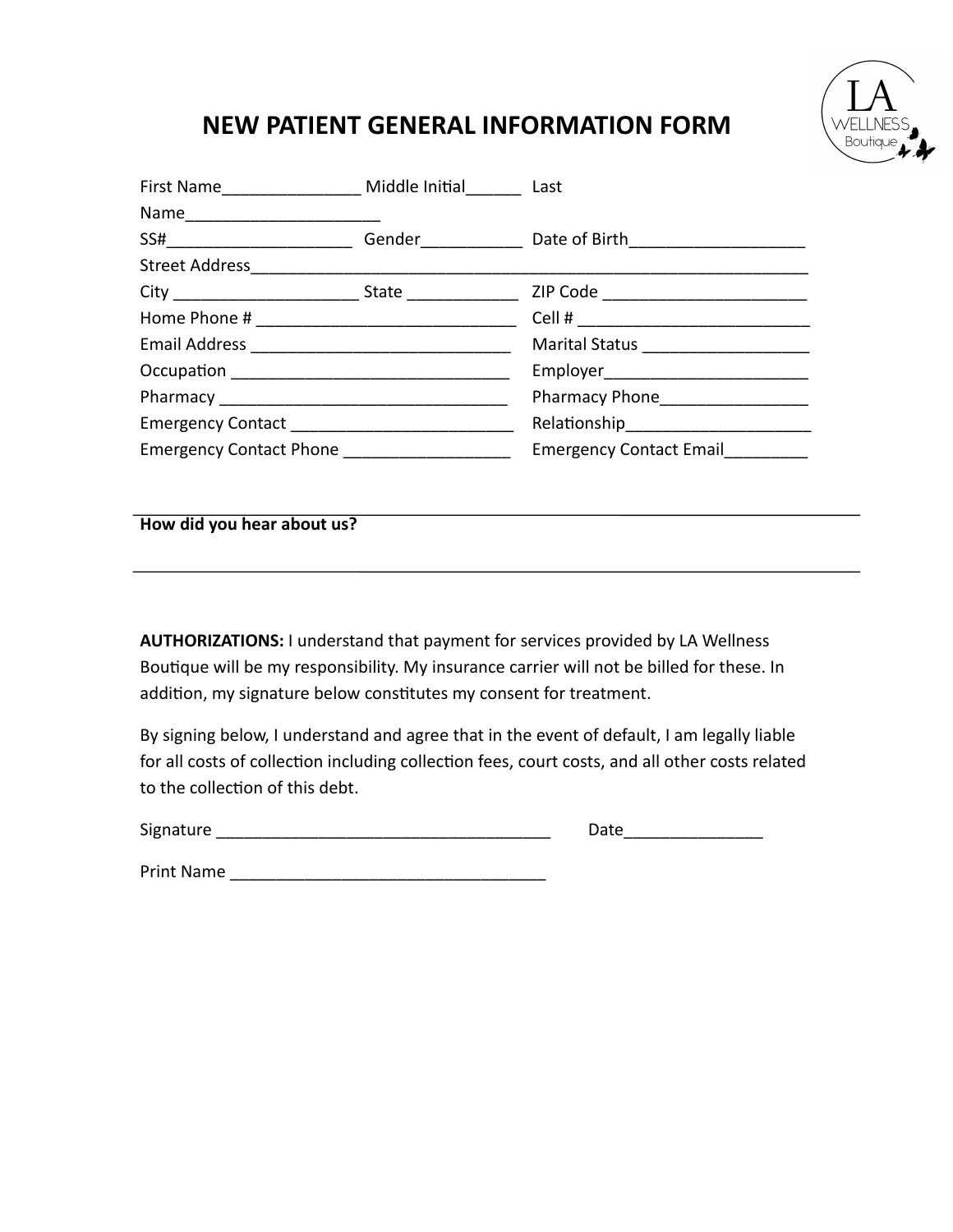# **AESTHETICS MEDICAL HISTORY**

Name: \_\_\_\_\_\_\_\_\_\_\_\_\_\_\_\_\_\_\_\_\_\_\_\_\_\_\_\_\_\_\_\_\_\_\_\_\_\_\_\_\_\_\_\_\_\_\_\_\_\_\_\_\_\_\_\_\_\_\_\_\_\_\_\_\_\_\_\_\_

Women: Are you pregnant or breastfeeding? \_\_\_\_\_\_\_\_\_\_\_\_\_\_\_\_\_\_\_\_\_\_\_\_\_\_\_\_\_\_\_\_\_\_\_\_

Primary Physician's Name\_\_\_\_\_\_\_\_\_\_\_\_\_\_\_\_\_\_\_\_\_\_\_\_\_\_\_\_\_\_\_\_\_\_\_\_\_\_\_\_\_\_\_\_\_\_\_\_\_\_\_

### **MEDICAL CONDITIONS:**

|                               | <b>Yes</b> | N <sub>0</sub> |                             | <b>Yes</b> | No |
|-------------------------------|------------|----------------|-----------------------------|------------|----|
| Myesthenia Gravis             |            |                | <b>Diabetes</b>             |            |    |
| <b>Multiple Sclerosis</b>     |            |                | <b>High Blood Pressure</b>  |            |    |
| Amyotrophic Lateral Sclerosis |            |                | <b>Heart Problems</b>       |            |    |
| Eaton Lambert Disorder        |            |                | Herpes/Cold Sores           |            |    |
| Parkinson's disease           |            |                | <b>Skin Disease</b>         |            |    |
| Seizure Disorder              |            |                | <b>Current Skin Lesions</b> |            |    |
| Numbness/Muscle<br>Weakness   |            |                | Keloid Scarring             |            |    |
| <b>Vision Problems</b>        |            |                | <b>Current Infection</b>    |            |    |
| Eye Disease                   |            |                | <b>HIV/AIDS</b>             |            |    |
| Autoimmune Disease            |            |                | Hepatitis                   |            |    |
| Arthritis                     |            |                | Hormone Imbalance           |            |    |
| Cancer                        |            |                | Thyroid Imbalance           |            |    |
| <b>Bleeding Disorder</b>      |            |                |                             |            |    |
| <b>Blood Clots</b>            |            |                |                             |            |    |

### **ALLERGIES** (please list):

Have you specifically ever had an allergic reaction to any of the following? **Circle:**

\_\_\_\_\_\_\_\_\_\_\_\_\_\_\_\_\_\_\_\_\_\_\_\_\_\_\_\_\_\_\_\_\_\_\_\_\_\_\_\_\_\_\_\_\_\_\_\_\_\_\_\_\_\_\_\_\_\_\_\_\_\_\_\_\_\_\_\_\_\_\_\_ \_\_\_\_\_\_\_\_\_\_\_\_\_\_\_\_\_\_\_\_\_\_\_\_\_\_\_\_\_\_\_\_\_\_\_\_\_\_\_\_\_\_\_\_\_\_\_\_\_\_\_\_\_\_\_\_\_\_\_\_\_\_\_\_\_\_\_\_\_\_\_\_

Aspirin Lidocaine (Anesthetic) Hydrocortisone Eggs

Latex Hydroquinone or skin bleaching agents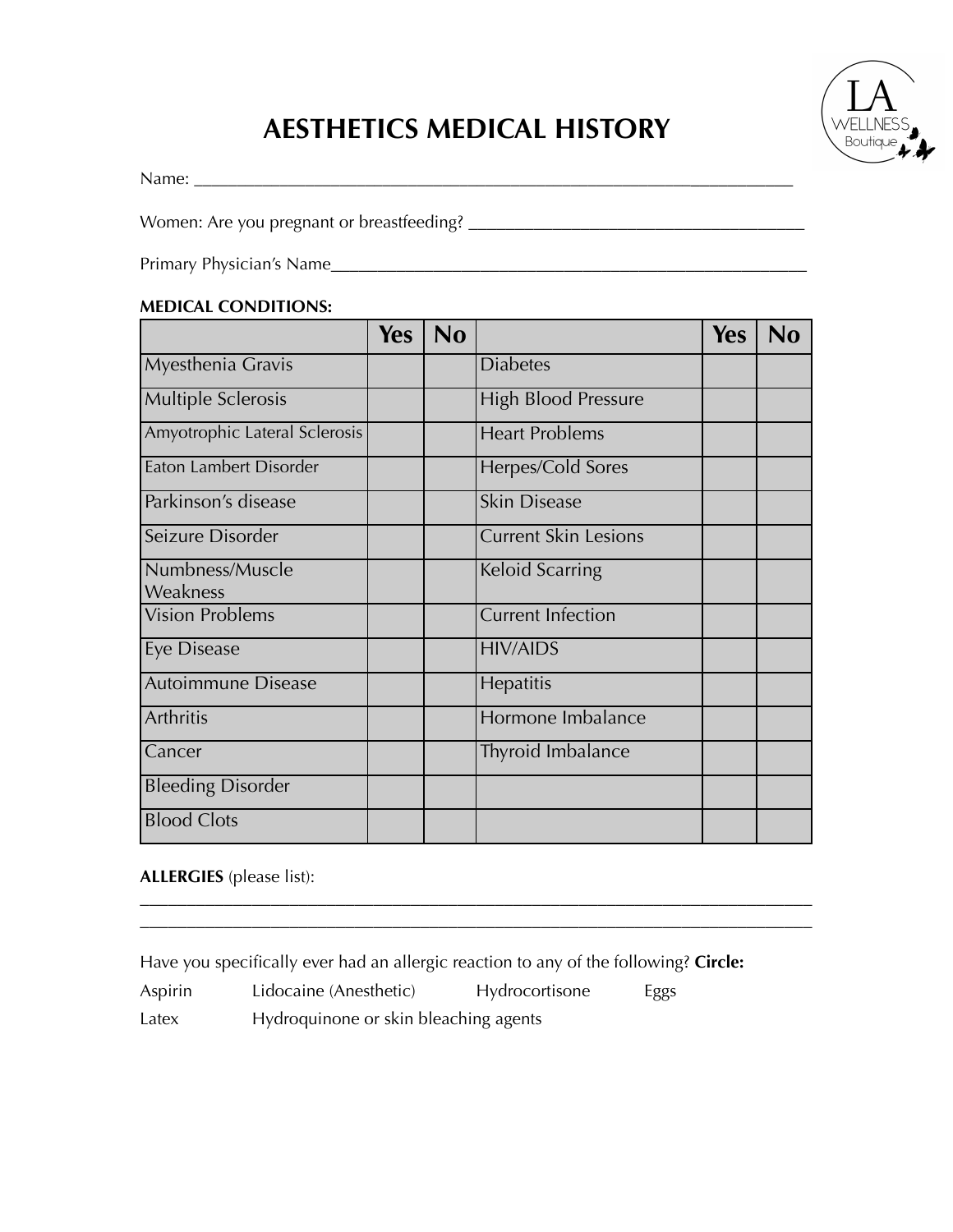

**MEDICATIONS** (include over the counter, hormone therapies, oral contraception & supplements):

\_\_\_\_\_\_\_\_\_\_\_\_\_\_\_\_\_\_\_\_\_\_\_\_\_\_\_\_\_\_\_\_\_\_\_\_\_\_\_\_\_\_\_\_\_\_\_\_\_\_\_\_\_\_\_\_\_\_\_\_\_\_\_\_\_\_\_\_\_\_\_\_ \_\_\_\_\_\_\_\_\_\_\_\_\_\_\_\_\_\_\_\_\_\_\_\_\_\_\_\_\_\_\_\_\_\_\_\_\_\_\_\_\_\_\_\_\_\_\_\_\_\_\_\_\_\_\_\_\_\_\_\_\_\_\_\_\_\_\_\_\_\_\_\_ \_\_\_\_\_\_\_\_\_\_\_\_\_\_\_\_\_\_\_\_\_\_\_\_\_\_\_\_\_\_\_\_\_\_\_\_\_\_\_\_\_\_\_\_\_\_\_\_\_\_\_\_\_\_\_\_\_\_\_\_\_\_\_\_\_\_\_\_\_\_\_\_

### **Are you currently taking any of the following?**

|                                  | Yes $\vert$ No $\vert$ |           | Yes No |          | Yes No |  |
|----------------------------------|------------------------|-----------|--------|----------|--------|--|
| Aspirin                          |                        | Vitamin E |        | Garlic   |        |  |
| <b>Blood Thinners</b>            |                        | Fish Oil  |        | Ginger   |        |  |
| Hormones                         |                        | Omega 3   |        | Cayenne  |        |  |
| Antidepressant<br>or Anxiety Med |                        | Ginko     |        | Licorice |        |  |
| Flax Seed Oil                    |                        | CoQ10     |        |          |        |  |

 $\mathcal{L}_\text{max}$  and  $\mathcal{L}_\text{max}$  and  $\mathcal{L}_\text{max}$  and  $\mathcal{L}_\text{max}$  and  $\mathcal{L}_\text{max}$  and  $\mathcal{L}_\text{max}$ \_\_\_\_\_\_\_\_\_\_\_\_\_\_\_\_\_\_\_\_\_\_\_\_\_\_\_\_\_\_\_\_\_\_\_\_\_\_\_\_\_\_\_\_\_\_\_\_\_\_\_\_\_\_\_\_\_\_\_\_\_\_\_\_\_\_\_\_\_\_\_\_

\_\_\_\_\_\_\_\_\_\_\_\_\_\_\_\_\_\_\_\_\_\_\_\_\_\_\_\_\_\_\_\_\_\_\_\_\_\_\_\_\_\_\_\_\_\_\_\_\_\_\_\_\_\_\_\_\_\_\_\_\_\_\_\_\_\_\_\_\_\_\_\_

Are you taking any antibiotics to treat bacterial infections? **Circle** Yes / No If yes, please explain: \_\_\_\_\_\_\_\_\_\_\_\_\_\_\_\_\_\_\_\_\_\_\_\_\_\_\_\_\_\_\_\_\_\_\_\_\_\_\_\_\_\_\_\_\_\_\_\_\_\_\_\_\_\_

Any previous Hospitalization/Operations? **Circle** Yes / No If yes, please explain:  $\frac{1}{2}$  is the set of the set of the set of the set of the set of the set of the set of the set of the set of the set of the set of the set of the set of the set of the set of the set of the set

### **FACIAL HISTORY**

What bothers you most about your facial appearance? \_\_\_\_\_\_\_\_\_\_\_\_\_\_\_\_\_\_\_\_\_\_\_\_\_\_\_\_

What are your expectations for today's visit? \_\_\_\_\_\_\_\_\_\_\_\_\_\_\_\_\_\_\_\_\_\_\_\_\_\_\_\_\_\_\_\_\_\_

Do you regularly sun bathe or use tanning salons? If yes, how often? \_\_\_\_\_\_\_\_\_\_\_\_

Are you currently using any RetinA or bleaching creams? If yes, please list:

Have you waxed, tweezed, bleached or used hair removal cream within the last week? If yes, please specify: \_\_\_\_\_\_\_\_\_\_\_\_\_\_\_\_\_\_\_\_\_\_\_\_\_\_\_\_\_\_\_\_\_\_\_\_\_\_\_\_\_\_\_\_\_\_\_\_\_\_\_\_\_\_\_\_\_\_\_\_\_

\_\_\_\_\_\_\_\_\_\_\_\_\_\_\_\_\_\_\_\_\_\_\_\_\_\_\_\_\_\_\_\_\_\_\_\_\_\_\_\_\_\_\_\_\_\_\_\_\_\_\_\_\_\_\_\_\_\_\_\_\_\_\_\_\_\_\_\_\_\_\_\_

Have you ever had botox or dermal fillers? If yes, When were you last treated: \_\_\_\_\_\_\_\_ Any complications? If yes, please specify: \_\_\_\_\_\_\_\_\_\_\_\_\_\_\_\_\_\_\_\_\_\_\_\_\_\_\_\_\_\_\_\_\_\_\_\_\_\_\_\_\_\_

Have you taken any Aspirin, Ibuprofen, Motrin, Fish Oil, Vitamin E, Blood Thinners, Alcoholic Beverages in the last ten days? If yes, what?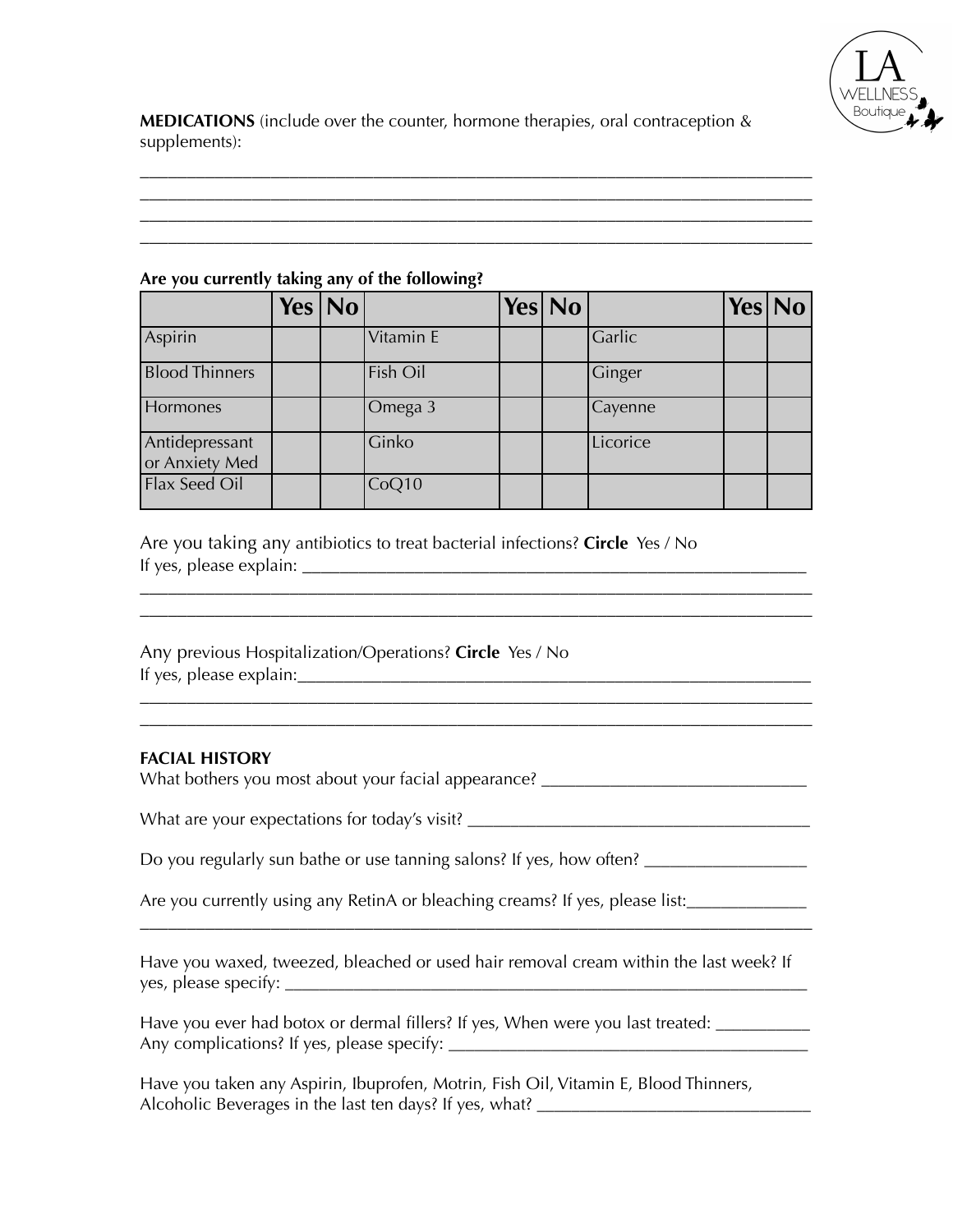

### **FACIAL INJURY TRAUMA HISTORY**

Is there any history of facial surgery? If yes, please describe:

Is there any recent history of trauma to the head or face? If yes, please describe:

Any TMJ problems like jaw pain, clenching or teeth grinding? If yes, please describe:

\_\_\_\_\_\_\_\_\_\_\_\_\_\_\_\_\_\_\_\_\_\_\_\_\_\_\_\_\_\_\_\_\_\_\_\_\_\_\_\_\_\_\_\_\_\_\_\_\_\_\_\_\_\_\_\_\_\_\_\_\_\_\_\_\_\_\_\_\_\_\_\_

\_\_\_\_\_\_\_\_\_\_\_\_\_\_\_\_\_\_\_\_\_\_\_\_\_\_\_\_\_\_\_\_\_\_\_\_\_\_\_\_\_\_\_\_\_\_\_\_\_\_\_\_\_\_\_\_\_\_\_\_\_\_\_\_\_\_\_\_\_\_\_\_\_\_\_\_\_\_

\_\_\_\_\_\_\_\_\_\_\_\_\_\_\_\_\_\_\_\_\_\_\_\_\_\_\_\_\_\_\_\_\_\_\_\_\_\_\_\_\_\_\_\_\_\_\_\_\_\_\_\_\_\_\_\_\_\_\_\_\_\_\_\_\_\_\_\_\_\_\_\_\_\_\_\_\_\_

I understand the information on this form is essential to determine my medical and cosmetic needs and the provision of treatment. I understand that if any changes occur in my medical history/health I will report it to the office as soon as possible. I have read and understand the above medical questionnaire. I acknowledge that all answers have been recorded truthfully and will not hold any staff member responsible for any errors or omissions that I have made in the completion of this form.

| Patient<br>∴∍ibr∵ |  |
|-------------------|--|
|                   |  |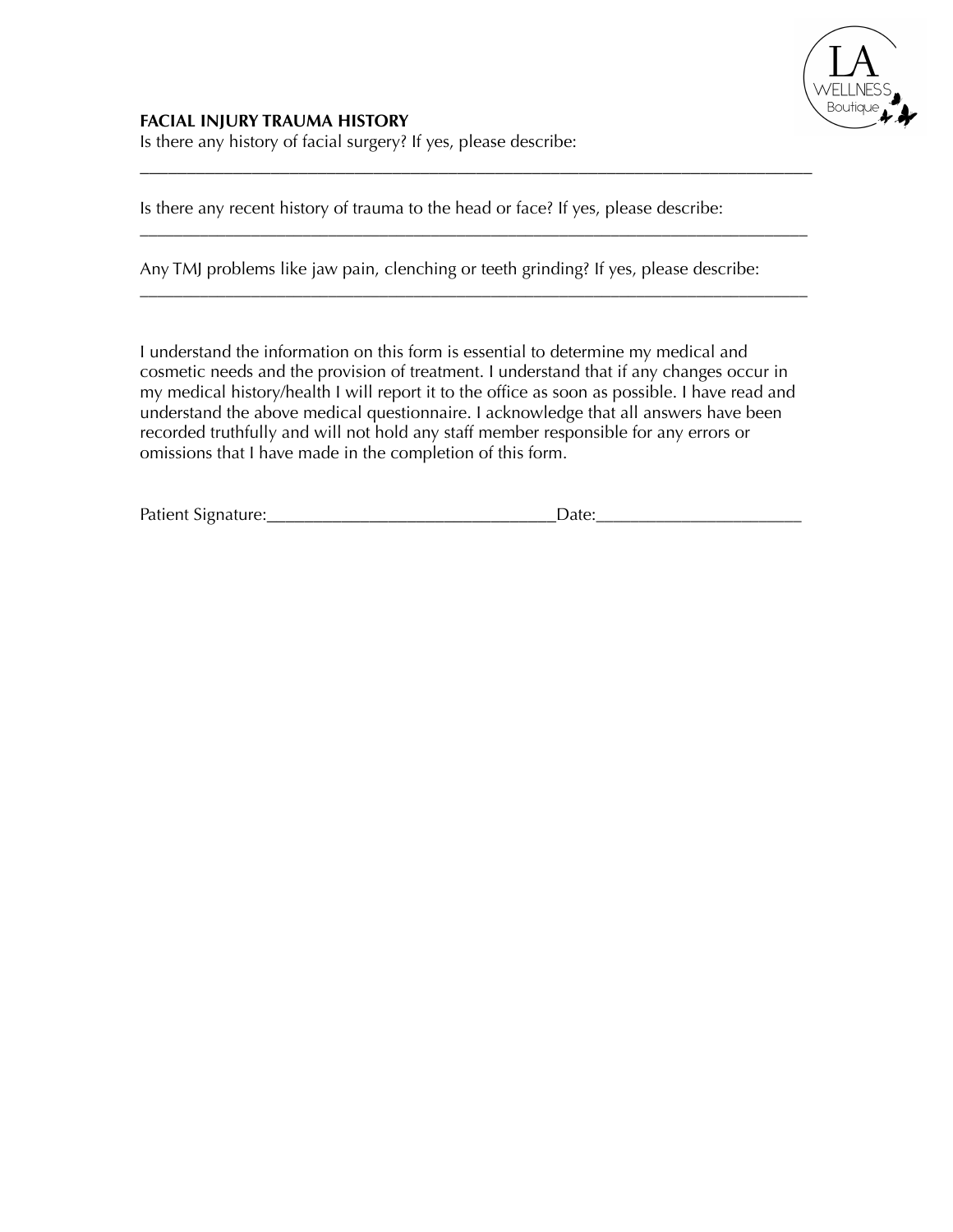## **PATIENT FINANCIAL RESPONSIBILITY AGREEMENT**

LA Wellness Boutique is committed to providing you with the best possible care. In order for us to achieve this goal, we need your assistance and understanding of our financial policy. Please read the following carefully. As it is an agreement that you are responsible for payment, and will pay in a timely manner.

- All professional services rendered by LA Wellness Boutique are charged to the patient. Patients are responsible for all fees regardless of insurance coverage. LA Wellness Boutique does not file any insurance claims and does not code visits for any insurance.
- All payments are due at the time of service. We accept cash, checks and credit cards for your convenience.
- In order to release our medical records, we must receive a release signed by the patient or legal guardian.
- There is a \$50 fee on any returned checks that will be electronically debited from your account.
- Any lab work will be billed by the vendor. There is an option to use your insurance to cover your lab costs. The vendor will require your insurance information and it is for this reason that we keep a copy of your insurance of your chart with us.
- By providing us with your landline or cell phone number(s), you give your consent for us, our agents, and to our collection agents, to contact you at these numbers, or at any number that is later acquired for you, and, to leave live, or pre-recorded messages regarding any accounts or services. Providing us a telephone or cell number is not a condition of receiving our services, however.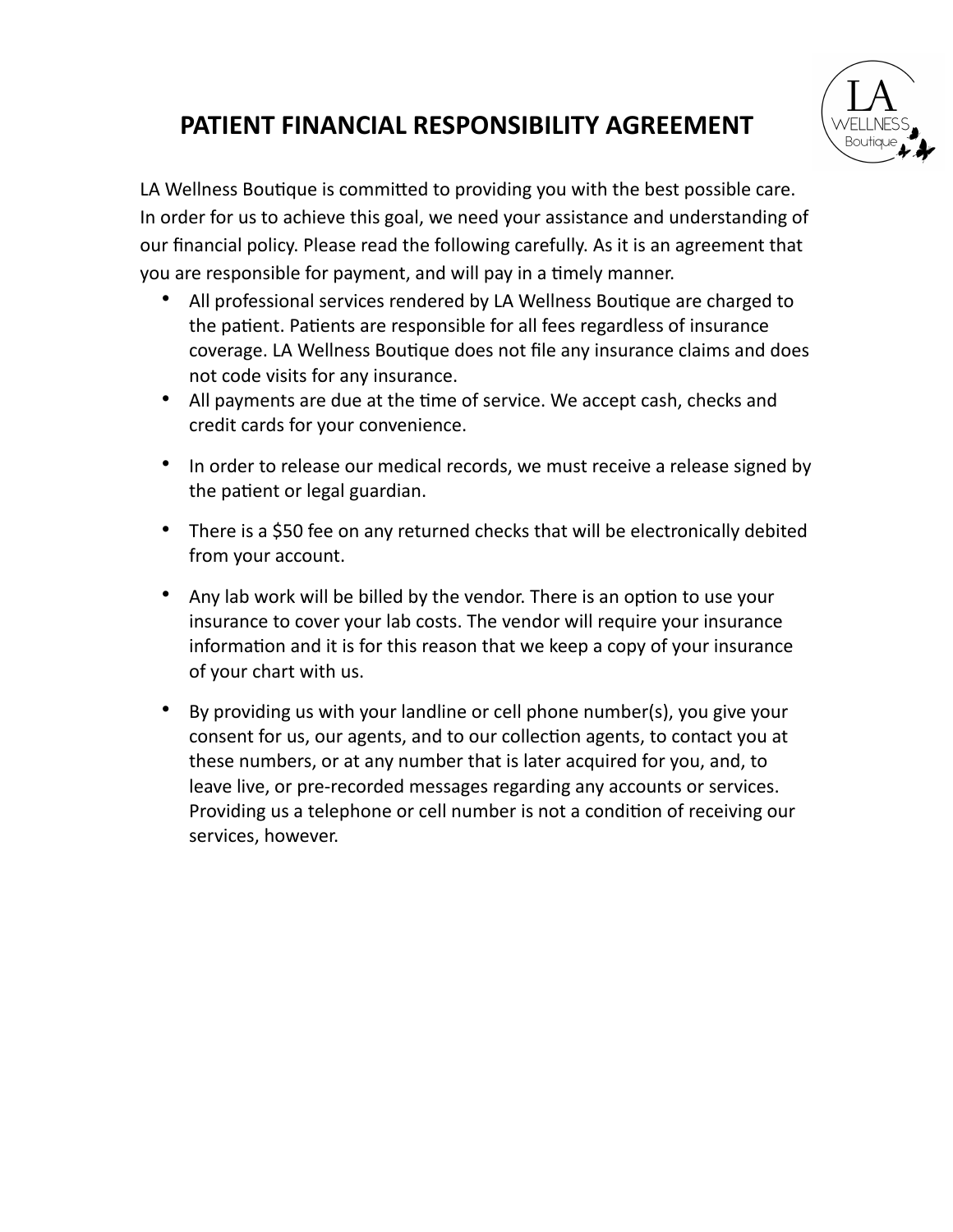## **Agreement to Accept Financial Responsibility**



I, \_\_\_\_\_\_\_\_\_\_\_\_\_\_\_\_\_\_\_\_\_\_\_\_\_\_\_\_\_\_\_\_ ,acknowledge that, at my request, LA Wellness Boutique has provided or will provide me with professional services, and I agree to the above financial policy. I also understand that if I fail to comply with this agreement, and if my account becomes past due, it will become eligible for collections activity. I understand that any expense incurred by LA Wellness Boutique in its efforts to collect remittance will be added to my bill and become my responsibility. Patients will not be seen by the provider until account is up to date.

I hereby understand that the providers of LA Wellness Boutique will not furnish medical information to any insurance carrier for payment. I understand that I am responsible for the total of fees incurred during my office visit.

| <b>Patient Name</b>         |
|-----------------------------|
| Patient/Guarantor Signature |
| Relationship to Patient     |
| Date                        |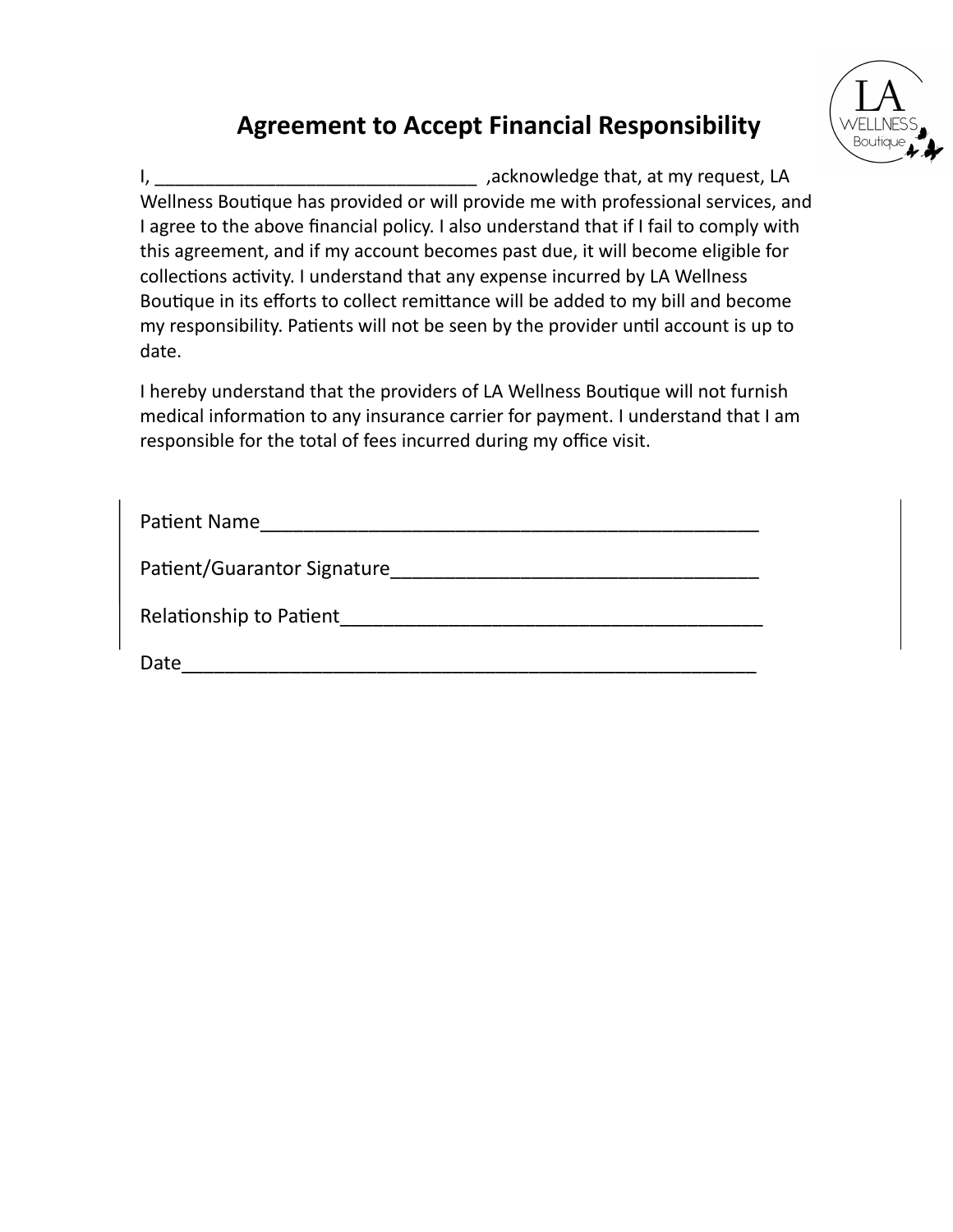## **HIPAA and Office Privacy Policy**

| <b>Patient Name</b> |  |
|---------------------|--|
| <b>DOB</b>          |  |

I understand that under HIPAA, I have certain rights to privacy regarding my protected health information. I understand this information can and will be used to:

- Conduct, plan, and direct treatment and follow-up among the multiple healthcare providers who may be involved in that treatment directly or indirectly.
- Conduct normal healthcare operations, such as quality assessments and provider certifications.

I have been informed by you or your Notice of Privacy Practice containing a more complete description of the uses and disclosures of my health information. I have been given the right to review such Notice of Privacy Practices prior to signing this consent. I understand that this organization at any time to obtain a current copy of the Notice of Privacy Practice from time to time and that I may contact this organization at any time to obtain a current copy of the Notice of Privacy Practice.

I understand that I may request in writing that you restrict how my private information is used and disclosed to carry our treatment or obtain payment of health care operations. I also understand you are not required to agree to my requested restriction, but if you agree then you are bound to abide by such restrictions.

I understand that I may revoke this consent in writing at any time, except to the extent you have taken action relying on this consent.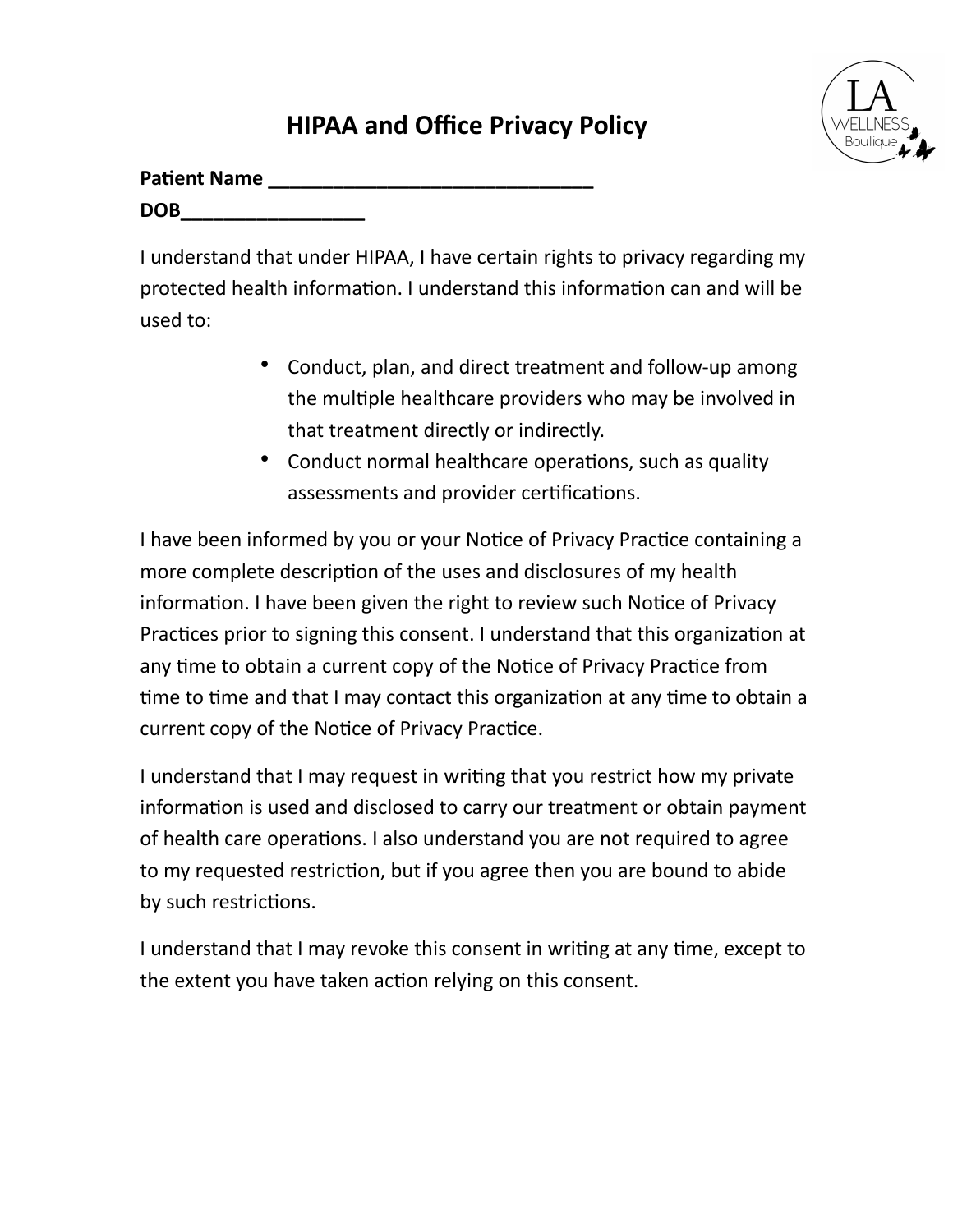## **PATIENT AUTHORIZATIONS**



Please write the name of the person to whom you wish us to disclose your health information:

| Snouse:<br>UUSE.<br>◡◡ |  |  |  |
|------------------------|--|--|--|
|                        |  |  |  |

\_\_\_Parents:\_\_\_\_\_\_\_\_\_\_\_\_\_\_\_\_\_\_\_\_\_\_\_\_\_\_\_\_\_\_\_\_

\_\_\_Children:\_\_\_\_\_\_\_\_\_\_\_\_\_\_\_\_\_\_\_\_\_\_\_\_\_\_\_\_\_\_\_

 $\blacksquare$  Other:

\_\_\_May leave on answering machine/voicemail

\_\_\_May correspond by electronic means, including text, email, video call, FaceTime, Zoom and Skype

DO NOT release any medical information to anyone

| Signed:                  | Date |
|--------------------------|------|
| (Relationship to patient |      |